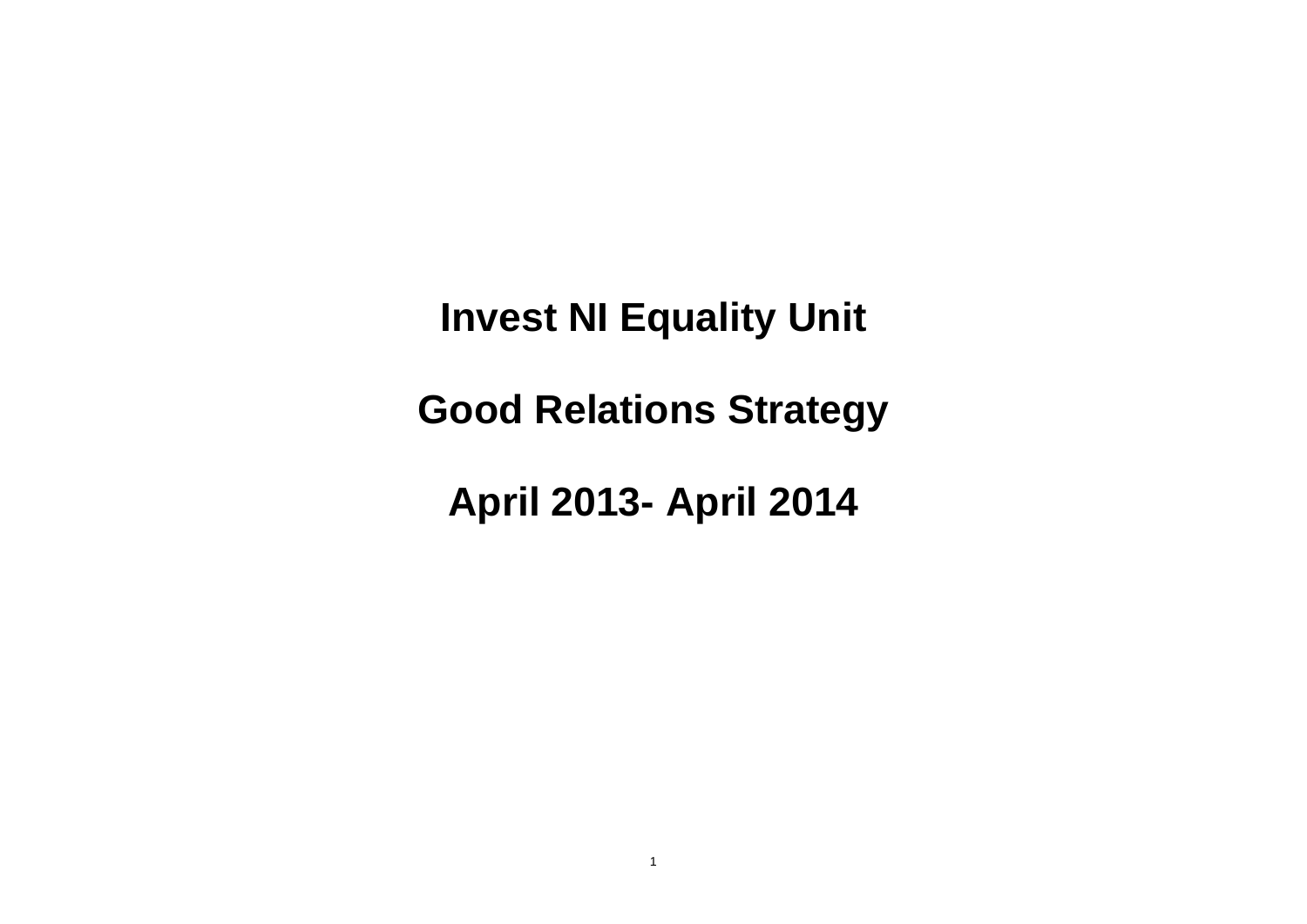## **Good Relations Strategy**

Invest NI currently awaits guidance from N Ireland Executive's relating to 'Cohesion, Sharing and Integration' as well as the Commission's emerging guidance on 'Contested Issues'. These documents will be used to inform our strategic approach to addressing sectarianism, racism and other forms of prejudice. In the interim we have developed the key steps we propose to take during 2013-2014 in order to address sectarianism, racism and other forms of prejudice. This plan is linked to our Section 75 Action Plan following our Audit of Inequalities.

| <b>KEY STEPS</b>                                                                                                                                                                     | <b>ACTIVITY</b>                                                                                                                                                           | <b>TARGET</b><br><b>TIMESCALE</b> | <b>OUTCOME MEASURES</b>                       |
|--------------------------------------------------------------------------------------------------------------------------------------------------------------------------------------|---------------------------------------------------------------------------------------------------------------------------------------------------------------------------|-----------------------------------|-----------------------------------------------|
| <b>Raise awareness of Good</b><br><b>Relations amongst Invest</b><br><b>NI Employees</b>                                                                                             | Anti Racist Workplace Week -<br>internal promotion                                                                                                                        | <b>March 2014 (TBC)</b>           | <b>Internal Staff Survey</b><br>questionnaire |
|                                                                                                                                                                                      | <b>Attendance at NICEM Human</b><br><b>Rights and Equality Conference</b>                                                                                                 | <b>March 2014 (TBC)</b>           |                                               |
| <b>Raise awareness of Good</b><br><b>Relations amongst Invest</b><br><b>NI Employees</b>                                                                                             | Promote availability of<br>translators and alternative<br>formats during interviews with<br><b>Business Advisors in staff</b><br>magazine article.                        | Autumn 2014                       | <b>Internal Staff Survey</b><br>questionnaire |
| <b>Highlight support</b><br>available for people with<br>disabilities thinking of<br>starting their own<br>business and discussing<br>how to overcome the<br>barriers they may face. | <b>Working for Me - Encouraging</b><br><b>Entrepreneurship amongst</b><br><b>People with Disabilities.</b><br>Conference in association with<br><b>Disability Action.</b> | Autumn 2014                       | <b>Conference feedback from</b><br>delegates. |